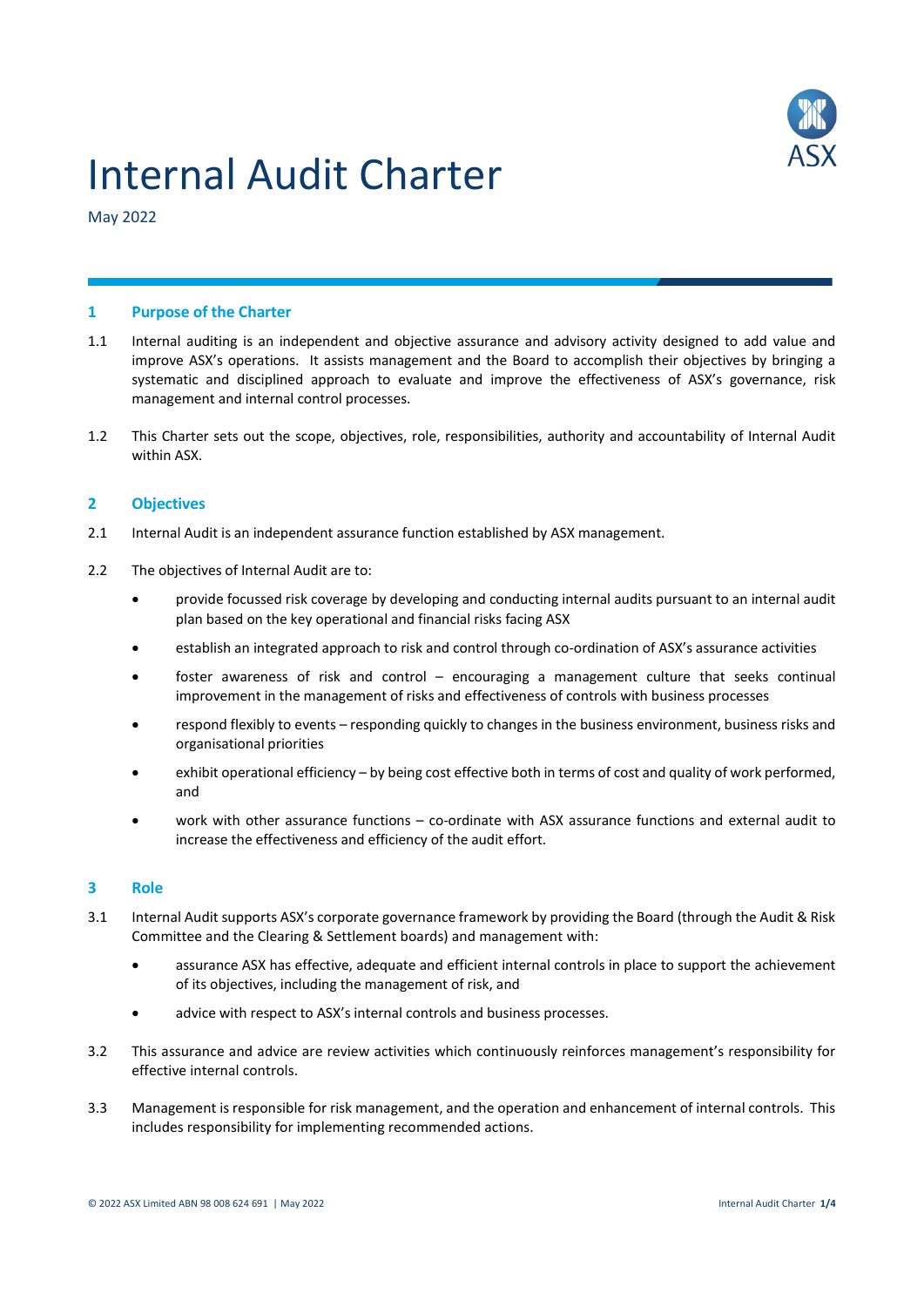

- 3.4 The scope of Internal Audit's role is to review, assess and report on:
	- the adequacy and effectiveness of the systems of operational, financial and management control, and their operation in practice in relation to the key risks facing ASX
	- the extent of compliance with and relevance of policies, standard and procedures established by ASX and the extent of compliance with relevant laws and regulations
	- the extent to which the assets and interests are acquired economically, adequately accounted for and safeguarded from losses and fraud, and that adequate business continuity plans exist
	- the accuracy, reliability and integrity of financial and other management information and the means used to identify, measure, classify and report such information
	- the integrity of processes and systems, including those under development, and
	- the achievement of objectives of major projects which affect ASX's key risks.

# **4 Responsibility**

Internal Audit is responsible for:

- 4.1 Audit planning and execution
	- Developing an annual internal audit plan, in conjunction with management and using a risk based methodology.
	- Submitting the plan to the Audit & Risk Committee for review and approval.
	- Developing and implementing an audit program based on the plan which takes into consideration ASX's changing needs, including special requests from management, the Audit & Risk Committee or the Clearing & Settlement boards.
	- Communicating to management, the Audit and Risk Committee and Clearing & Settlement boards any significant variation to the approved plan.

#### 4.2 Assurance reports

- Issuing written reports (including ratings) for each audit to key stakeholders and to the Chairman of the Audit & Risk Committee. The internal audit report will include management's response and corrective action taken or to be taken in regard to specific findings and recommendations.
- Providing regular reports to management, the Audit & Risk Committee and the Clearing & Settlement boards on the key findings from the internal audits completed, the status of audits completed against the internal audit plan and the status of implementation of agreed internal audit recommendations.
- Notifying management, the Audit & Risk Committee and the Clearing & Settlement boards of material internal control deficiencies.

#### 4.3 Competence and standards

- Developing and maintaining an appropriately skilled and professional audit team with sufficient knowledge, skills and experience to meet the requirements of the audit plan.
- Adhering to the guidance provided in the International Professional Practices Framework (IPPF), published by The Institute of Internal Auditors: the Definition of Internal Auditing, Code of Ethics and International Standards.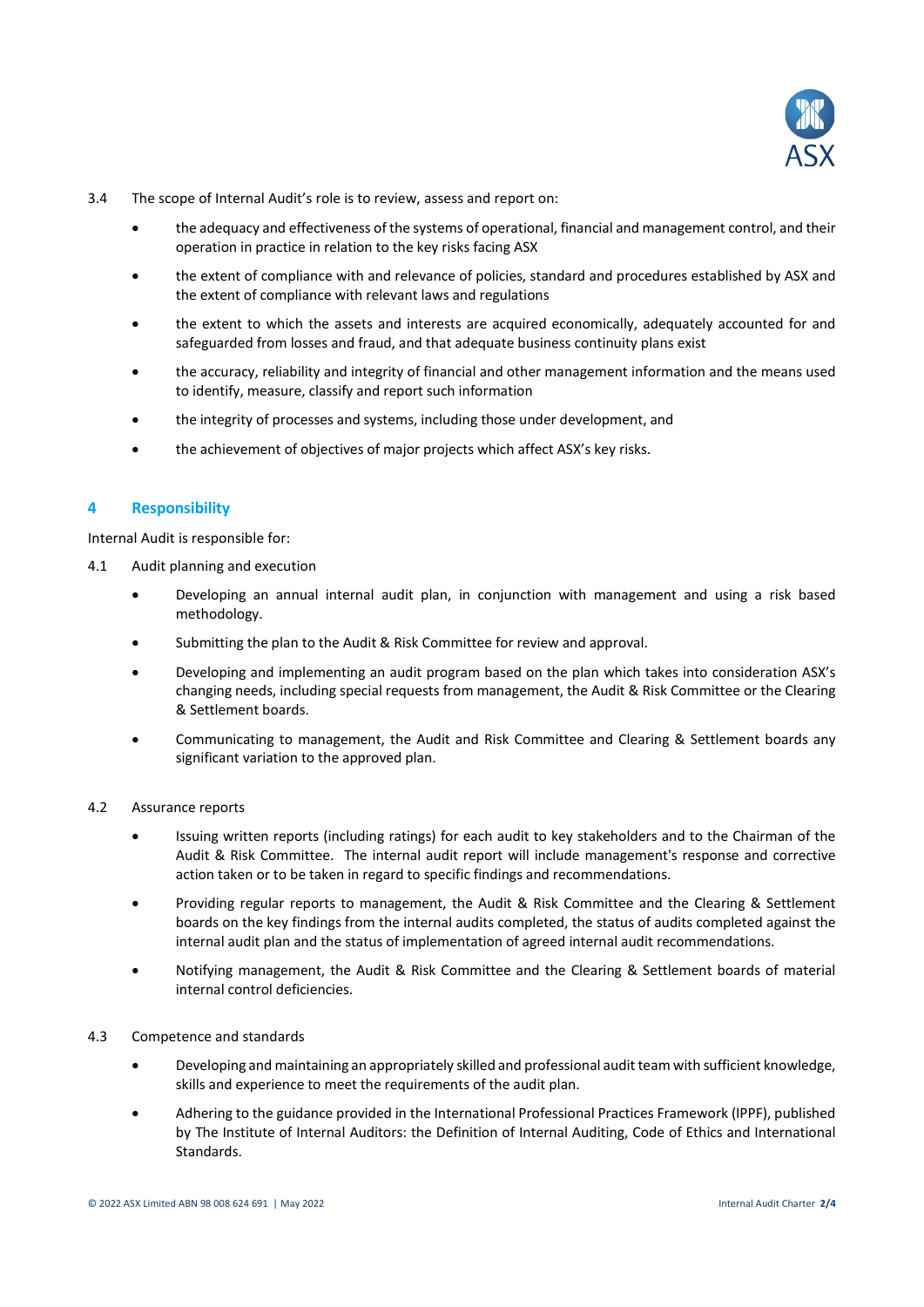

- Complying with ASX's policies and procedures, and ASX's Internal Audit Methodology.
- Maintaining adequate levels of independence from ASX's business operations.
- 4.4 Process improvement
	- Constructively working with management to challenge and improve established and proposed practices, and to propose ideas for process improvement.
- 4.5 Advice
	- Providing advice with respect to internal controls and business practices.
- 4.6 Fraud
	- Assisting in the investigation of significant suspected fraudulent activities within ASX and notifying management and the Audit & Risk Committee of the results.

#### **5 Authority**

- 5.1 Internal Audit is authorised to have unrestricted access to all functions' records, property and personnel.
- 5.2 The General Manager, Internal Audit has direct and unrestricted access to the Audit & Risk Committee and the Clearing & Settlement boards.
- 5.3 In addition, the General Manager, Internal Audit is authorised to:
	- allocate resources, set frequencies, select areas of focus, determine scopes of work and apply the techniques required to accomplish audit objectives, and
	- engage specialist resources (internal and external) to supplement the skills of the internal audit function as required to fulfil the requirements of the audit plan.
- 5.4 Internal Audit is not authorised to perform any operational activities for the organisation.

# **6 Organisation and Independence**

- 6.1 The General Manager, Internal Audit who is the Chief Audit Executive reports to the Chairman of the Audit & Risk Committee and for administrative purposes to the Chief Financial Officer (CFO). The General Manager, Internal Audit also has direct access to the Clearing & Settlement boards.
- 6.2 If a potential conflict arises between the CFO and Internal Audit, then the General Manager, Internal Audit has an obligation to use the reporting line to the Audit & Risk Committee or the Clearing & Settlement boards.
- 6.3 The internal audit activity will remain free from interference by any element in the organisation, including matters of audit selection, scope, procedures, frequency, timing or report content to permit maintenance of a necessary independent and objective mental attitude.
- 6.4 Internal Audit will not have direct operational responsibility or authority over any of the activities audited.
- 6.5 The Audit & Risk Committee reviews and concurs on the appointment, replacement, dismissal and remuneration of the General Manager, Internal Audit.